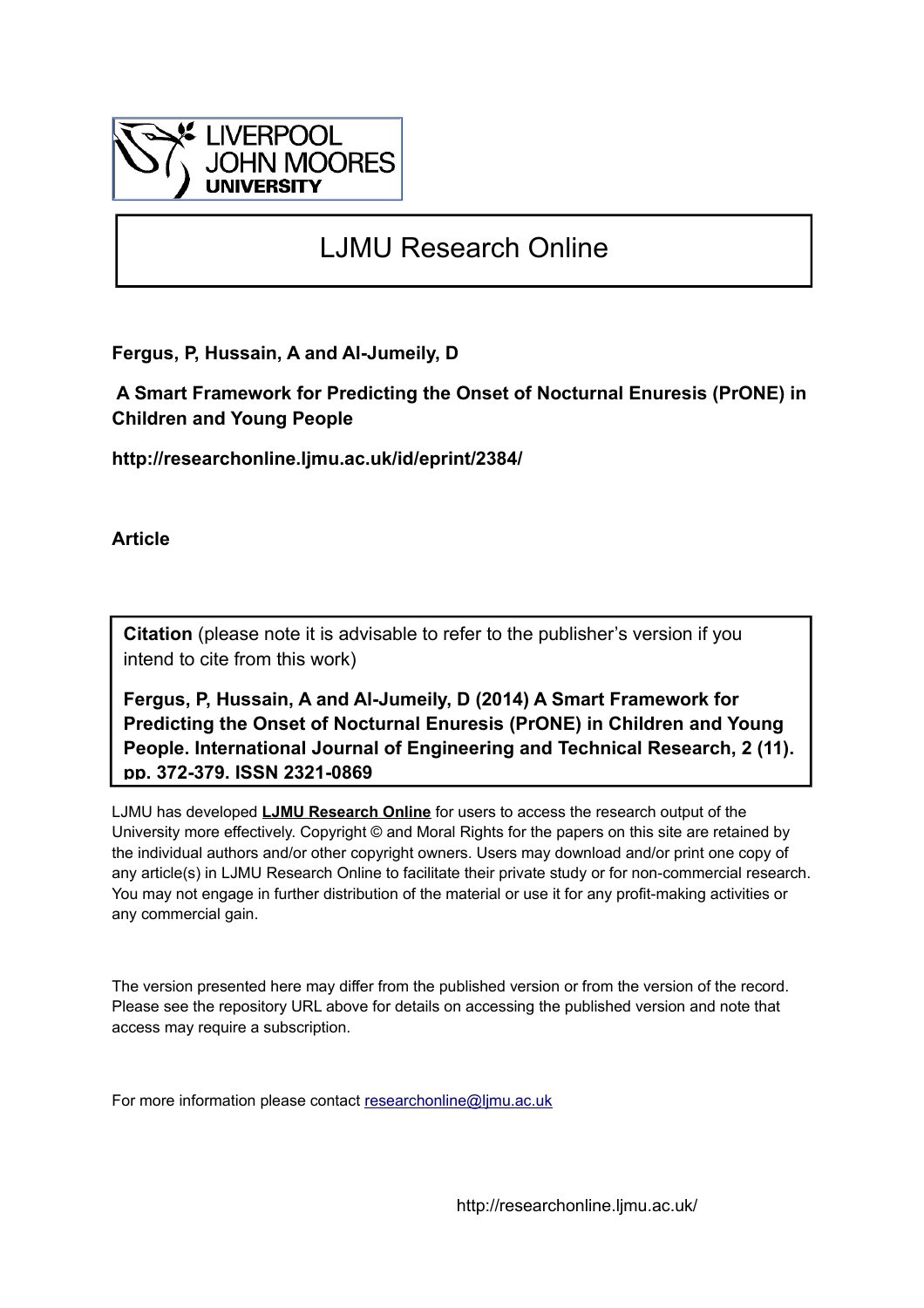# A Smart Framework for Predicting the Onset of Nocturnal Enuresis (PrONE) in Children and Young People

# **Paul Fergus, Abir Hussain, Dhiya Al-Jumeily**

*Abstract*— **Bed wetting during normal sleep in children and young people has a significant impact on the child and their parents. The condition is known as nocturnal enuresis and its underlying cause has been subject to different explanatory factors that include, neurological, urological, sleep, genetic and psychosocial influences. Several clinical and technological interventions for managing nocturnal enuresis exist that include the clinician's opinions, pharmacology interventions, and alarm systems. However, most have failed to produce any convincing results; clinical information is often subjective and often inaccurate, the use of desmopression and tricyclic antidepressants only report between 20% and 40% success, and alarms only a 50% success fate. This paper posits an alternative research idea concerned with the early detection of impending involuntary bladder release. The proposed framework is a measurement and prediction system that processes moisture and bladder volume data from sensors fitted into undergarments that are used by patients suffering with nocturnal enuresis. The proposed framework represents a level of sophistication and accuracy in nocturnal enuresis treatment not previously considered.**

*Index Terms***— Bedwetting, Artificial Neural Networks, Machine Learning, Mobile Computing, Wireless Sensors.** 

### I. INTRODUCTION

Although urination is a function performed effortlessly by healthy humans, it is an extremely complex process that involves the rapid and precise coordination of numerous muscles and nerves in the ureter, bladder, sphincter and urethra [1]. Nocturnal enuresis (incontinence or bedwetting) is an event that is commonly considered as a disruption to the normal process in achieving continence. Nocturnal enuresis occurs involuntary during sleep without any inherent suggestions of frequency or pathophysiology 1 and its etiology is complex. However, it is believed to be caused by three main non-exclusive pathogenic mechanisms: nocturnal polyuria (passing large amounts of urine at night and normal amounts during the day) [2], detrusor overactivity (involuntary contractions during the filling phase) [3], and increased arousal thresholds (a patient's inability to waken in

#### **Manuscript received November 23, 2014.**

**Paul Fergus**, Liverpool John Moores University, Faculty of Engineering and Technology, Byrom Street, Liverpool, L3 3AF, United Kingdom,

**Dhiya Al-Jumeily**, Liverpool John Moores University, Faculty of Engineering and Technology, Byrom Street, Liverpool, L3 3AF, United Kingdom.

 $1$  http://www.nice.org.uk/ $2$  http://www.baus.org.uk/

response to signals from a full bladder) [4]. The underlying reason for these conditions has been subject to different explanatory factors that include, neurological, urological, sleep, genetic and psychosocial influences [5]–[8]. Furthermore, general parental knowledge of the causes and effective treatments for Nocturnal Enuresis (NE) is lacking. Only 55% reported they would seek medical care for their child with NE and only 28% reported awareness of effective treatments [9].

The condition is socially disruptive and stressful and is reported to affect 20-25% of five year olds, 5% at 10 years, and 1-2% at 15 years [10]. Data from UK Avon Longitudinal Study of Parents and Children (ALSPAC) put prevalence at 20% at 10 years, 9% at nine years and 1% at 15 years [11]. Nocturnal enuresis can have profound effects on a child, low self-esteem [12], social isolation [13], and child abuse triggered by bedwetting [14]. Although, primary and secondary care interventions help, it has a major impact on the quality of life and health resources. According to the British Association of Urological Surgeons (BAUS) between three and six million people in the UK suffer with urinary incontinence of which nocturnal enuresis is a subset of2. Urinary incontinence collectively has a significant cost implication, with conservative estimates suggesting that £424 million is spent annually on treatment in the UK [15]. Unfortunately, in addition to nocturnal enuresis, urinary incontinence is a clinically common problem with several peripheral and central nervous system pathologies, such as Parkinson's disease [16], multiple sclerosis [17], dementias [18], cancer [19], and many other lesion related and neurodegenerative diseases, as well as prescribed medications [20].

The structure, of the remainder, of this paper is as follows. Section 2 describes nocturnal enuresis and its diagnosis and treatment. Section 3 discusses the proposed solution posited in this paper and Section 4 provides a discussion on its impact within national healthcare services. Section 5 then concludes the paper and makes suggestions for future work.

#### II. NOCTURNAL ENURESIS: DIAGNOSIS AND TREATMENT

### *A. Diagnosis of Nocturnal Enuresis*

A child that is at least five years old and experiencing bed wetting episodes at least twice a week for a minimum of three months would be diagnosed as suffering with nocturnal enuresis [21]. Investigations are triggered by complaints from the parents or child following presentation to the General Practice (GP) or referral to specialist provider [22]. At the initial assessment, clinicians are mindful of the risk of parent

**Abir Hussain**, Liverpool John Moores University, Faculty of Engineering and Technology, Byrom Street, Liverpool, L3 3AF, United Kingdom.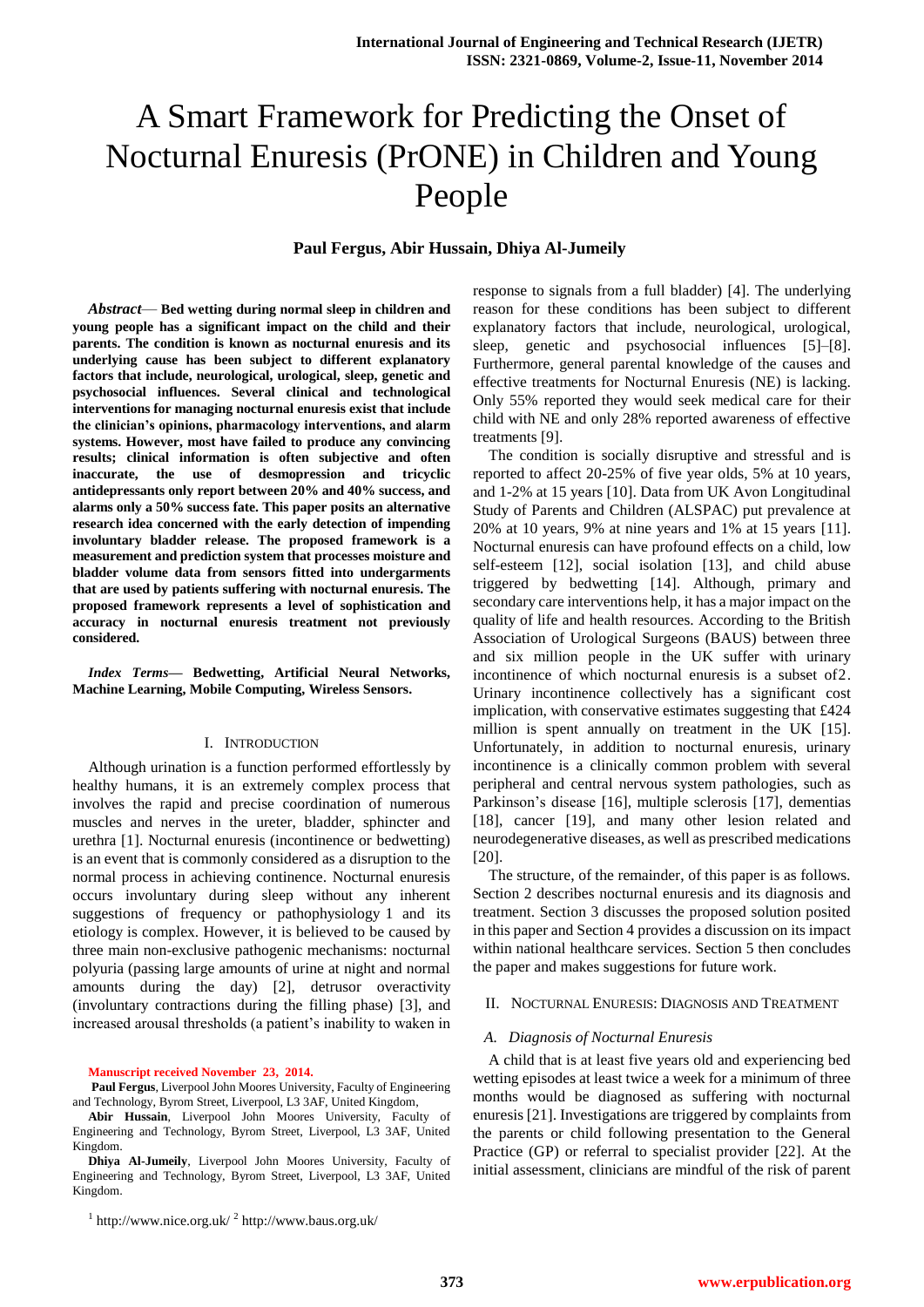# **A Smart Framework for Predicting the Onset of Nocturnal Enuresis (PrONE) in Children and Young People**

intolerance towards their child's nocturnal enuresis since this can affect the treatments offered. During the initial assessment, a general history is completed to develop an understanding of the pattern of bedwetting over the previous few weeks. Further enquiry will include questions on urgency, frequency, and the type and amount of drinks consumed. Diaries are used as a self-reporting tool to record historical information [23]. A physical examination following an initial assessment is often required and laboratory tests requested to exclude other diseases, such as diabetes mellitus, urinary tract infection, and diabetes insipitus [24], [25]. Physical examinations include abdominal/flank examination for masses, bladder distension, and relevant surgical scars; examination of the perineum and external genitalia and neurological testing [26] is completed. Basic laboratory tests include urine analysis and urine culture and fasting blood sugar to rule out organic causes [27]. Other diagnostic measures include endoscopy, which provides direct visualization and access to the entire urinary tract [28]; ultrasound, which is a non-invasive method for imaging urological organs [29]. Radiograph is another technique, which is used to provide an abdominal X-ray called 'KUB' (kidneys, ureters and bladder) [30]. Computed tomography scans without contrast injection have also been useful to image the urinary tract [31]; and magnetic resonance imaging, for soft tissue investigations [32]. Parental decisions about the treatment of nocturnal enuresis are generally based on silent agreement with a physician's recommendation.

The conclusion from all the above is that diagnosis is based on subjective and often inaccurate information provided by the child and/or their parents. The process is further complicated by other key factors that include denial of the condition itself, a lack of awareness (only 28% reported awareness of effective treatments [9]), embarrassment and a parents intolerance of their child's condition. Faced with these difficulties, GP's and specialist providers find it challenging to provide a clear diagnosis and treatments often prove to be ineffective.

The personalized system presented in this paper has a real potential to mitigate many of these issues by providing an exploratory support tool, in the home, that allows a child and their parents, including medical practitioners, to carry out an initial diagnosis to help gain a better understanding of the condition and its severity. More importantly, it provides an idea of a standardized diagnostic support tool that helps to manage embarrassment and intolerance, collect data and reduce costs associated with physical examinations, laboratory testing or other expensive diagnostic measures, if they are not required.

# *B. Treatment of Nocturnal Enuresis*

Lifestyle management is a first-line intervention that is useful during the exploratory stages of diagnosis, however, it is reported that only 20% of patients suffering with nocturnal enuresis respond successfully, while 80% will need additional treatment [33]. The use of retention control training in one study showed a success rate of 50% [34], however, in other studies it was reported that retention control training had negligible effect [35], [36]. NICE1 recommendations focus on patient centered care, listening to patient choice and clinical teams providing access to evidenced-based information and resources. Subsequent referral to a pediatrician or enuresis clinic is dependent upon local availability of Clinical Commissioning Groups (CCGs).

Alarms have been used with mixed results that range between 50% and 80% depending on the population (children and families need to be highly motivated) [37]. However, [38] founds no convincing evidence that any type of alarm leads to better results. In fact, alarm systems have never been standardized or packaged as a clinical procedure [39]. Nonetheless, [40] argues that the alarm system is far superior than other interventions. This is supported by [41] which claims a 50% overall success rate. While, [42] reports a 77.9% overall success rate (14 consecutive dry nights). With similar results [43], [44], [45] reported overall success rates between 65% and 75% with a 6 month relapse rate of 15%-30%.

Pharmacology interventions have also been routinely used in the treatment of nocturnal enuresis. The use of decompressing shows that one third of children remain dry, in one third it has a partial effect, and it has no effect at all in the remaining third of patients [46]. Whereas, the use of tricyclic antidepressants show success rates between 20% and 43% with high relapse rates and follow ups no better than placebo [47], [48]. Management of overactive bladder symptoms with the use of bladder training and also pharmacology intervention may be necessary, along with management of any underlying constipation [49].

The above issues are exacerbated by the fact that the entire procedure is heavily reliant upon the subjective expertise of trained clinicians and analysis techniques are not generalizable, as different clinicians use different assessment protocols. This is aggravated by the fact that children and parents will differ in the type and amount of information that they provide as it is evident in the literature. This variability in protocol, analysis and skill in fact means that it is impossible to compare studies across institutions (The UK National Health Service (NHS) providers designed to treat nocturnal enuresis), or even measure change in the same patient before and after treatment, a situation which is clearly unacceptable.

Regardless of the experience and specialty of the employed physicians, their training for nocturnal enuresis treatments is always demanding in terms of resources (equipment, time and staff). Another issue is that nocturnal enuresis research continually discovers new types of quantitative measures that may lead more precisely to an underlying cause of nocturnal enuresis. These features can be quite complex to measure manually. Lack of automation to track physiological occurrences makes comparison of these features fragile and hard.

The conclusion from all the above is that despite the various interventions, there are factors related principally to the collection and analysis of the data that prevent their correct clinical use. Regrettably, for the majority of the patients, the final decision to introduce a particular intervention is made based on a lack of understanding of the condition and its causes. Providing a personalized system delivers a standardized diagnostic support tool that helps that require no setting-up each night for use (which is a major issue with existing alarming systems); predicts when bed wetting is about to happen before the event happens (not possible with existing alarm solutions); and standardize diagnoses and treatments to enable them to be adopted widely into clinical practice (current solutions serve a very specific research purpose producing very specific measurements only).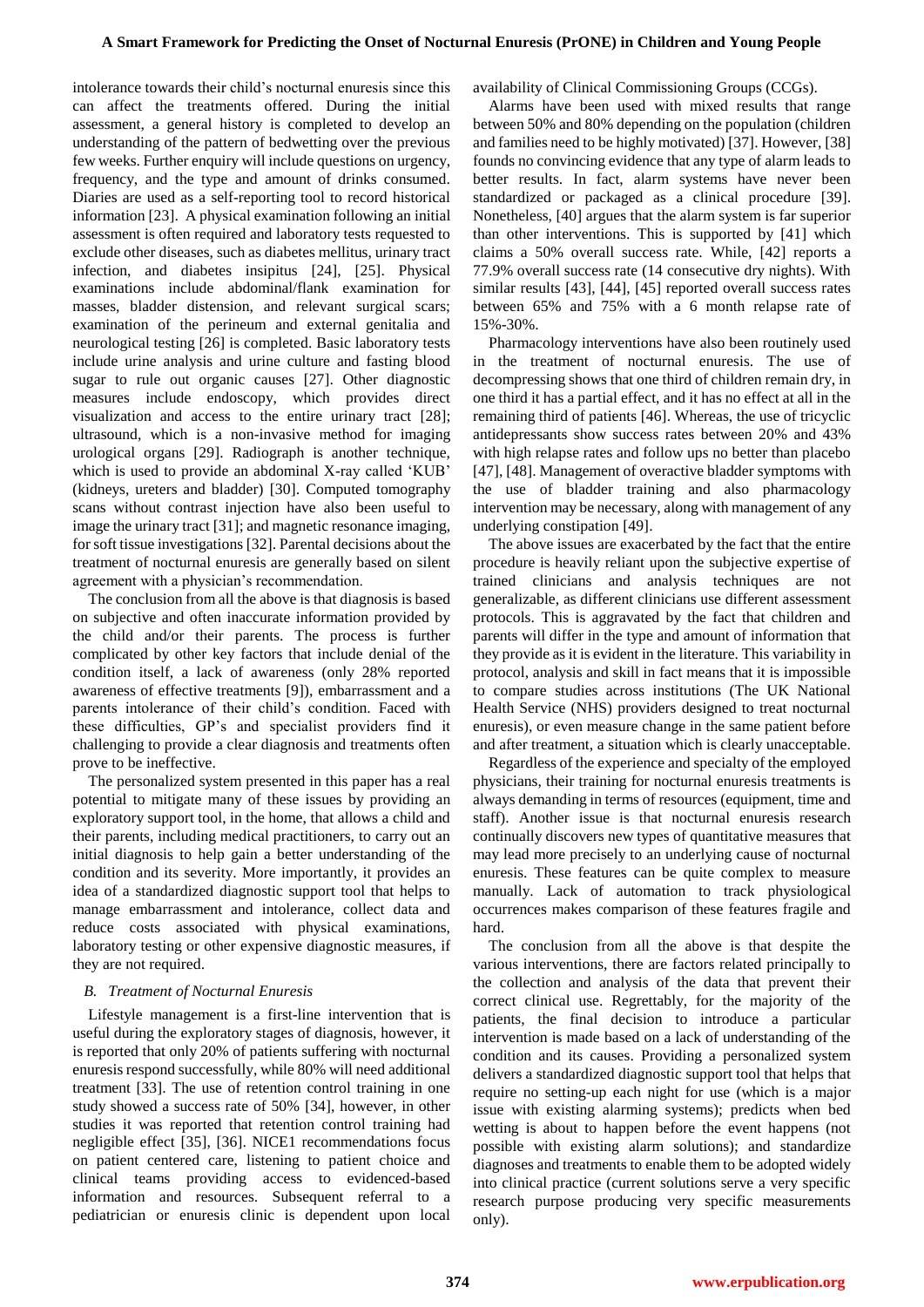# **International Journal of Engineering and Technical Research (IJETR) ISSN: 2321-0869, Volume-2, Issue-11, November 2014**

# *C. State-of-the-art Technological Interventions for Managing Nocturnal Enuresis*

There have been several technological interventions for managing nocturnal enuresis, that focus on detection and more recently on prediction, but which have largely produced disappointing results. The following paragraphs describe the reasons and discuss concisely previous works.

Arguably the earliest recorded attempt is the work of [50] who used a urine alarm system to alert the clinical staff at a hospital when bedwetting episodes by patients occurred (the problem is that the event has already happened and requires sheets and cloths to be washed and changed). Two components are used; a sensor that detects moisture, and an alarm that is activated when moisture is detected. However, the system was only effective if implemented consistently each night and only successful if treatment occurs between two and four months. Another type of alarm designed to detect urine was proposed by [51]. The system provides a moisture sensing mechanism fitted into diapers/undergarments that alert patients and careers when fixed levels of moisture are detected (again the event has already happened). Using the sensor, the patient can train to be aware of urine release. The system proposed in [52] utilises data to assess the natural bladder voiding pattern of individuals, to inform care plans and to personalise care (again the event has already happened). Using a wireless electronic monitoring device, moisture sensors are placed inside disposable pads. Alerts are sent, via a portable device, to care staff when moisture is detected. More recently, a wireless system was proposed in [53] that builds on many alarm-based monitoring systems to date, that monitors the occurrence of incontinence in a much more unobtrusive way.

The most relevant existing approach to our work, in terms of prediction, is proposed in [54]. The system uses ultrasound to estimate the volume contained within the bladder. The device is fitted to the person's abdomen. This can signal to the patient or a career when the bladder is empty, half-full, and full. A similar system was proposed in [55] where ultra wideband radar was used to estimate the volume of urine present in the bladder. An optical monitoring device, fitted to the abdomen, based on wireless near infrared spectroscopy is proposed in [56]. This system was also designed to estimate the volume of urine in the bladder. Our idea posited in this paper extends these relevant works with a feedback loop between sensed data and the setting of alarm thresholds using a moisture detector in the undergarment to personalise the system (during a training phase) to the specifics of an individual's nocturnal enuresis episodes.

# III. PREDICTING THE ONSET OF NOCTURNAL ENURESIS (PRONE)

The idea in this paper proposes a theoretical framework to design, construct and implement a prototype measurement system. The framework will provide the capability to predict and calculate moisture and bladder volume data from wireless sensors fitted into undergarments. This will help to improve the diagnostic prediction of abnormal bladder movements, in patients, suffering with nocturnal enuresis, and thus provide a novel personalized management system to predict the onset of nocturnal enuresis (PrONE) not yet seen.

The PrONE framework:

- Identifies the system and analytic requirements for an extendable platform that predicts the onset of nocturnal enuresis.
- Provides custom electromagnetic wave sensor(s) and associated sensor platform for the detection of moisture and bladder volume during normal sleep.
- An intelligent system for data pre-processing, moisture detection, the classification of bladder capacity and to set alarm thresholds for early detection.
- Algorithms to unravel the complexity of the data captured and provide the necessary prediction meeting the clinical thresholds for nocturnal enuresis.
- A prototype implementation of the designed framework based on electromagnetic wave sensors, wireless communications, and a bespoke intelligent software for the prediction of nocturnal enuresis.

The proposed solution is novel and no other intervention for nocturnal enuresis provides the aforementioned functionality. Specifically:

- The proposed work goes far beyond previous attempts to predict the likely time a child will wet the bed.
- The nocturnal enuresis management system is personalised to the needs of individual children and their voiding patterns
- It offers the means for the automated extraction of bladder measurements, by using advanced computer algorithms never attempted before in the prediction of nocturnal enuresis events that occur prior to bed-wetting.

In the remainder of this section a full description of the proposed framework is discussed in more detail and a novel blueprint for the development of such a system is proposed.

# *A. Electromagnetic Wave Sensors*

The communication platform is a Bluetooth low energy (BLE) network with supporting services for data processing, aggregation, storage and distribution. All sensors have a BLE interface connecting them to the network. Sensors transmit data using the Generic Attribute Profile (GATT) protocol in BLE [57] and all data is pre-processed using signal processing techniques. In the first instance, data is used to set the parameters of the algorithm and during runtime data is used for real-time prediction. The sensors are robust to variations in skin, fat, muscle thickness and bladder sizes. Electromagnetic waves are attenuated while passing through the bladder. Different attenuation is encountered at different frequencies. This is primarily because different body tissues, such as muscle, fat and skin own different relative permittivity. This means that electromagnetic waves undergo numerous reflections from the boundary between two tissues/organs that have different relative permittivity. This method is proposed to detect the presence of water because the value of the relative permittivity of the water (in this instance urine) is much larger than the values of the relative permittivity of the surrounding organs and tissues. A large reflection of the incident electromagnetic signal pulse occurs. The position, amount of water, and the water concentration in the reflecting organ, can be estimated since the electromagnetic signals own a fine range resolution and good penetration ability. The signals from transmitting and receiving antenna are processed using classification and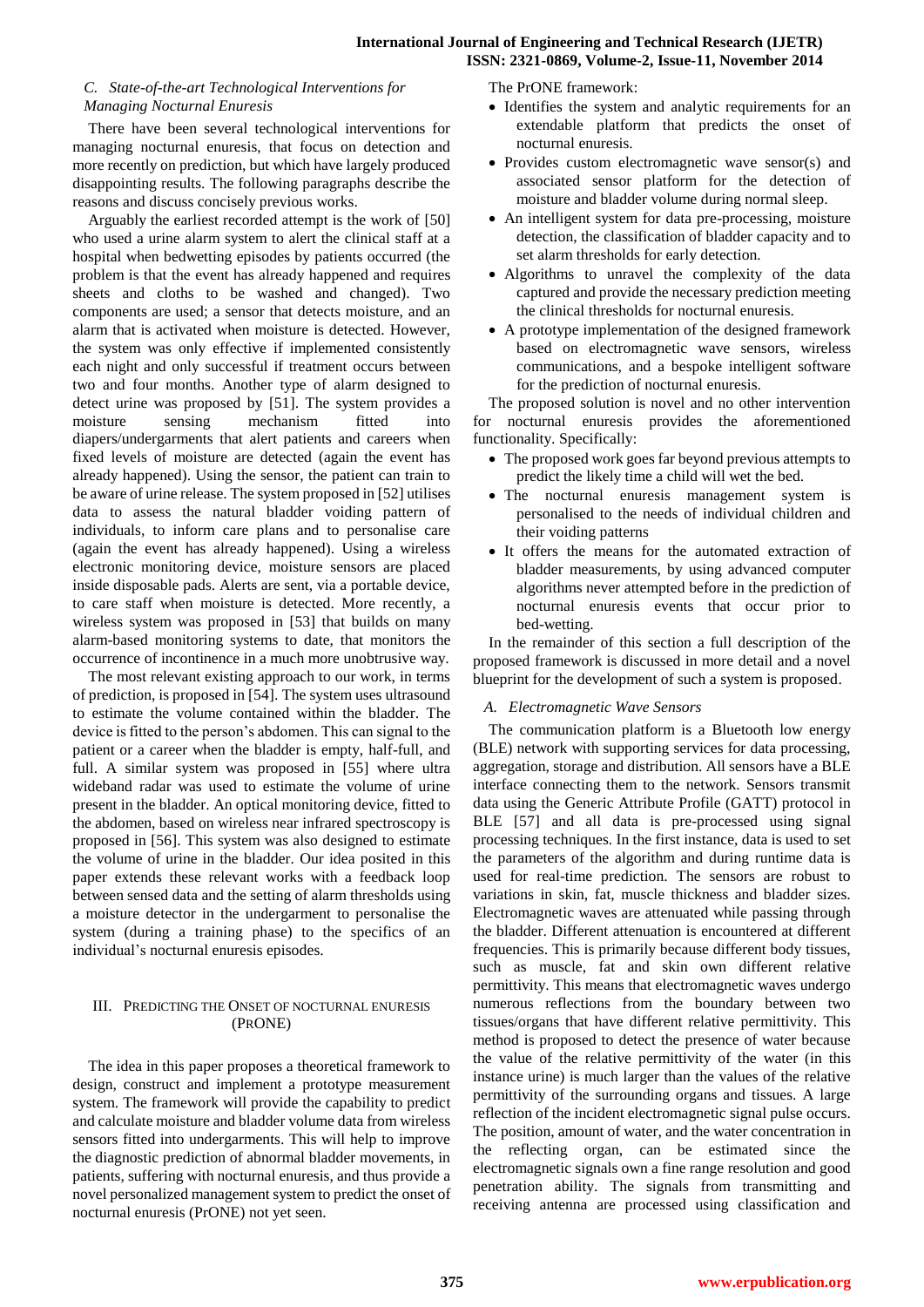prediction algorithms, which represent the relation between the signal frequencies and bladder volume. Bladder volume prediction is triggered during training by moisture sensors fitted into undergarments that consist of two electricity conductors separated by an insulated moisture absorbing material.

#### *B. Adaptive Neural Network Architecture*

A system to predict the occurrence of nocturnal enuresis before it occurs is provided by the proposed framework. The purpose of the system is to raise an alarm to the user using a mobile device based on the information collected from the developed sensor technology. Since the bladder volume varies from one person to the other, an adaptive system will be designed to personalise prediction and alarm thresholds. One possible solution is to use Spiking Neural Networks (SNNs) that have the ability to solve difficult problems in complex and informationally "messy" environments. Unlike the older class of neural network, "third generation" neural networks use spike times to encode data. It is argued that these new generation neural networks are potentially much more powerful at predicting non-stationary patterns, and are, in reality, a superset of the "traditional" or rate encoded neural networks. However, practical application of spiking neural networks requires long training times and complex structures which may make them unsuitable for mobile application. Another solution, would be to use the Adaptive Resonance Theory, or ART, which was introduced as a theory of human cognitive information processing by Stephen Grossberg in 1976 [58]. The theory has been used to develop a number of evolving neural network architectures for real-time applications using unsupervised-based category learning and pattern recognition due to its capabilities to learn in response to arbitrary input sequences. However, the application of the ART neural network in a real world has proved to be unstable with infinite streaming data [60]. To overcome this problem, we will introduce a pipelined structure similar to the adaptive fully recurrent pipelined neural network architecture proposed by Haykin and Li [59]. The main structure of the proposed network is the pi-sigma unit [60] as shown in Figure 1. The reason for introducing the pi-sigma units is due to their simplicity and the high learning capabilities of higher order neural networks which make them suitable for mobile device processing.





**Figure 1:** (a) The structure of the Pi-sigma network (b) The proposed pipelined Pi-sigma network

#### *C. Mobile Platform*

In the network configuration, a mobile device will form part of the mobile platform and will host the GATT server. A mobile application for the prediction of bedwetting using sensors, neural network architecture and algorithms mentioned in the previous sections will be implemented within this mobile platform. Specifically, the mobile platform will provide:

- 1. The GATT Server
- 2. House the signal processing, feature generation and feature selection and extraction algorithms
- 3. Implement the advanced artificial neural network algorithms
- 4. Mobile application for the bespoke intelligent software for personalisation and alarm threshold detection

#### IV. DISCUSSION

The timeliness of this work can be realistically judged in the context of large number of patients and the demographics of the population. The overall worldwide prevalence of unary incontinence is said to be 200 million people. In the UK, the figure is between three and six million and in the US, it is said to be 25 million. The economic cost of treating adults over the age of 40 suffering with urinary incontinence annually was estimated to be £536 million in 1999/2000 prices. In addition, it is estimated to cost the individual £207 million for managing their symptoms (£29 million and £178 million for men and women, respectively). The conservative estimate for treating children and adolescents is £424 million annually in the UK. In 2005, the annual cost-of-illness estimates for urinary incontinence in Canada, Germany, Italy, Spain, Sweden, and the United Kingdom was 7 billion euros. A US cost-of-illness study reported a total cost of \$66 billion in 2007. These figures are likely to rise significantly over the next 20 years as awareness of the condition and the mean age of the population increase [61].

There is no real "gold standard" for the diagnosis and treatment of nocturnal enuresis. Taking into account the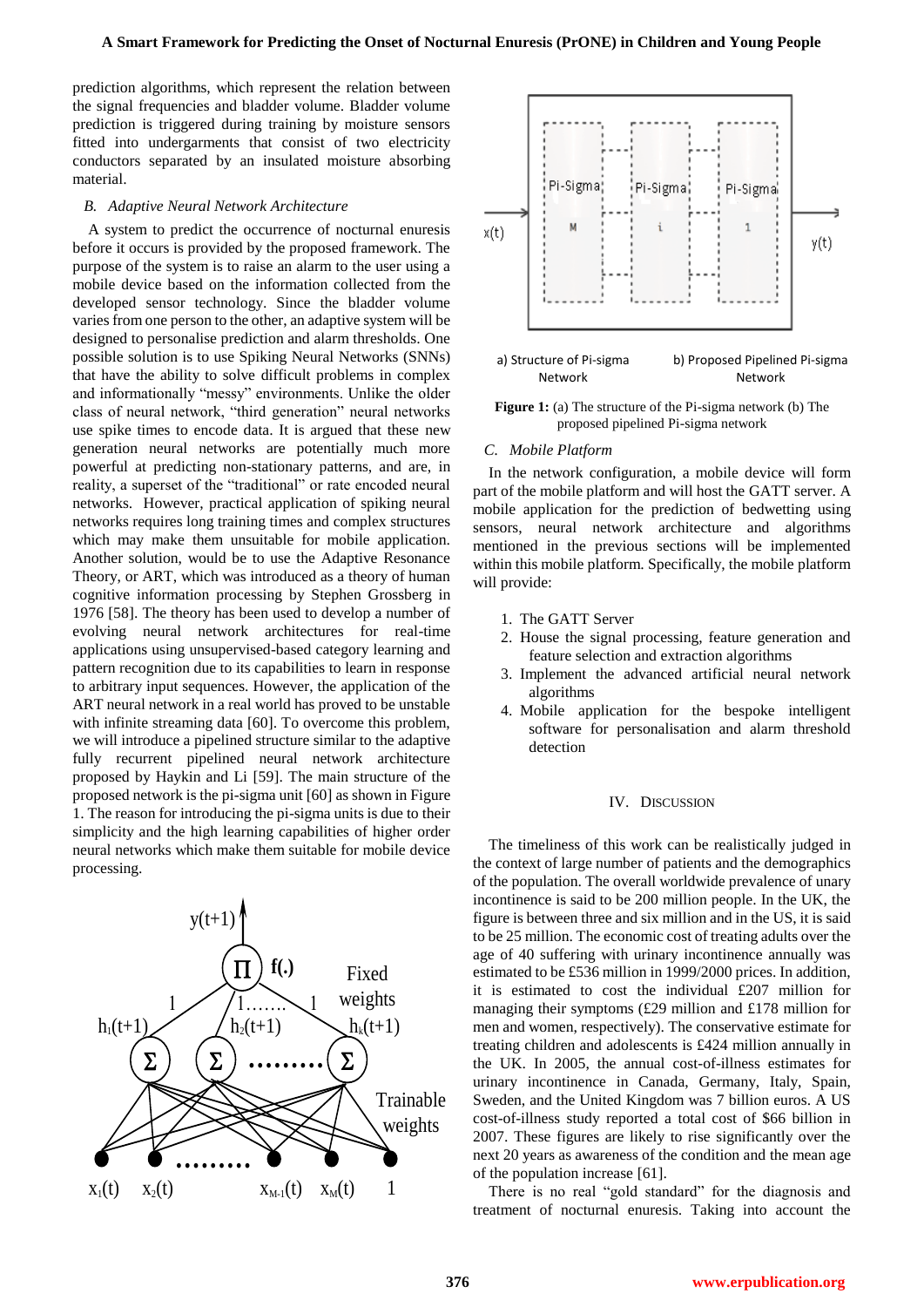important role of prediction in the clinical assessment of NHS patients, and the large volume of nocturnal enuresis research articles based on alarm systems, we believe that there will be significant interest in the framework posited in this paper as it represents a level of sophistication and accuracy in nocturnal enuresis treatment not previously considered.

#### V. CONCLUSIONS

This paper has proposed a novel, low cost measurement and prediction system that detects the onset of nocturnal enuresis episodes before they occur, which current technologies cannot do. Commercial scale ProNE has the capacity to revolutionise the treatment of nocturnal enuresis and other incontinence conditions, while offering an affordable personalized device that allows children and their parents to manage their condition in the home. In the UK alone, PrONE presents the NHS with a real opportunity to treat nocturnal enuresis under the recommendations set out by NICE, and will also help the NHS significantly reduce the costs associated with treating this condition.

The potential market for PrONE is vast, as personalized prediction systems can be used to offset the need for diagnostic and healthcare services. PrONE will improve the overall success rate of treatments (14 consecutive dry nights) while reducing relapses and help to gain a better and standardized understanding of the condition. It will reduce NHS costs and also costs incurred by parents (cleaning costs, mattress replacement, disposable products required). The anticipated efficiency of PrONE is such that it will standardize diagnosis and treatment compared with existing solutions and procedures as a result of its ease of use, data collection and communication capabilities between the child, parent and care practitioners.

There is no other product on the market that covers such technology that can help to treat and understand nocturnal enuresis personalized to an individual's condition and generalizable across all suffers of nocturnal enuresis.

#### **REFERENCES**

- [1] C. M. Porth, *Essentials of Pathophysiology: Concepts of Altered Health States*. 2007, p. 1149.
- [2] D. A. Fatah, H. Shaker, M. Ismail, and M. Ezzat, "Nocturia Polyuria and Nocturnal Arginine Vasopression (AVP): A Key Factor in the Pathophysiology of Monosymptomatic Nocturnal Enuresis,‖ *Neurourol. Urodyn.*, vol. 28, no. 6, pp. 506–509, 2009.
- [3] L. Prieto, D. Castro, M. Esteban, J. Salinas, M. Jimenez, and A. Mora, "Descriptive Epidemiological Study of the Diagnosis of Detrusor Overactivity in Urodynamic Units in Spain," *Actas Urol. Esp.*, vol. 36, no. 1, pp. 21–28, 2012.
- [4] K. Dhondt, A. Raes, P. Hoebeke, E. van Laecke, C. van Herzeele, and J. Vande Walle, "Abnormal Sleep Architecture and Refractory Nocturnal Enuresis," *J. Urol.*, vol. 182, no. 4, pp. 1961–1965, 2009.
- [5] R. J. Butler, "Childhood nocturnal enuresis: Developing a conceptual framework," *Clin. Psychol. Rev.*, vol. 24, no. 8, pp. 909–31, 2004.
- [6] L. K. Campbell, D. L. Cox, and S. M. Borowitz, "Elimination Disorders," in *Handbook of Pediatric Psychology*, 2009, p. 808.
- [7] T. P. Culbert and G. A. Banez, "Wetting the bed: Integrative approaches to nocturnal enuresis," *Explore*, vol. 4, no. 3, pp. 215–220, 2008.
- [8] W. L. M. Robson, "Evaluation and management of Enuresis," N. *Engl. J. Med.*, vol. 360, no. 14, pp. 1429–1436, 2009.
- [9] B. Schlomer, E. Rodriquez, D. Weiss, and H. Cropp, "Parental beliefs about nocturnal enuresis causes, treatments, and the need to seek professional medical care," *J. Pediatr. Urol.*, vol. In Press, 2013.
- [10] N. Kennea and J. Evans, "Drug treatment of nocturnal enuresis," *Paediatr. Perinat. Drug Ther.*, vol. 4, no. 1, pp. 12–18, 2000.
- [11] J. C. Darling, "Management of Nocturnal Enuresis," Trends Urol. *Gynaecol. Sex. Heal.*, vol. 15, no. 3, pp. 18–22, 2010.
- [12] B. A. Thibodeau, P. Metcalfe, P. Koop, and K. Moore, "Urinary Incontinence and quality of life in children," Pediatr. Urol., vol. 9, no. 1, pp. 78–83, 2013.
- [13] E. de Bruyne, E. van Hoecke, K. van Gompel, S. Verbeken, P. Hoebeke, and J. Vande Walle, "Problem Behaviour, Parental Stress and Enuresis," *J. Urol.*, vol. 182, no. 4, pp. 2015–2021, 2009.
- [14] G. Can, M. Topbas, A. Okten, and M. Kizil, "Child abuse as a result of enuresis," *Pediatr. Int.*, vol. 46, no. 1, pp. 64–66, 2004.
- [15] Z. Hanzaree and M. J. Steggall, "Treatment of patients with urge or stress urinary incontinence," *Nurs. Stand.*, vol. 25, no. 3, pp. 41–46, 2010.
- [16] W. H. Jost, "Urological Problems in Parkinson's Disease: Clinical Aspects," *J. Neural Transm.*, vol. 120, no. 4, pp. 587-591, 2013.
- [17] B. Centinel, T. Tarcan, O. Demirkesen, C. Ozyurt, I. Sen, S. Erdogan, and A. Siva, "Management of Lower Urinary Tract Dysfunction in Multiple Sclerosis: A Systematic Review and Turkish Consensus Report," Neurourol. Urodyn., vol. First Onli, 2013.
- [18] H. R. Na, M. H. Park, S. T. Cho, B. C. Lee, S. Park, K. H. Kim, and J. B. Choi, "Urinary Incontinence in Alzheimer's Disease is Associated with Clincal Dementia Rating-Sum of Boxes and Barthel Activities of Daily Living," Asia-Pacific Psychiatry, vol. First Onli, 2013.
- [19] R. Kopp, L. M. Marshall, P. Y. Wang, D. C. Bauer, E. Barrett-Connor, and J. K. Parsons, "The Burden of Urinary Incontinence and Urinary Bother Among Elderly Prostate Cancer Survivors," *Eur. Urol.*, vol. First Onli, 2013.
- [20] M. Kashyap, L. M. Tu, and C. Tannenbaum, "Prevalence of commonly prescribed medications potentially contributing to urinary symptoms in a cohort of older patients seeking care for incontinence," *BMC Geriatr.*, vol. 13, no. June, pp. 1–7, 2013.
- [21] E. Bettina, E. Shapira, and P. Dahlen, "Therapeutic Treatment Protocol for Enuressi Using and Enuresis Alarm," J. Couns. Dev., vol. 88, no. 2, pp. 246–252, 2010.
- [22] B. Nalbantoglu, C. M. Yazici, A. Nalbantoglu, S. Guzel, B. Topcu, E. C. Guzel, M. M. Donma, B. Ozdilek, and N. E. Mintas, ―Copeptin as a Novel Biomarker in Nocturnal Enuresis,‖ *Pediatr. Urol.*, vol. In Press, 2013.
- [23] C. S. Bradley, J. S. Brown, S. K. van Den Eeden, M. Schembri, A. Ragins, and D. H. Thom, "Urinary incontinence self-report questions: reproducability and agreement with bladder diary," *Int. J. Urogynedol*, vol. 22, no. 12, pp. 1565–71, 2011.
- [24] B. Nalbantoglu, C. M. Yazici, A. Nalbantoglu, S. Guzel, B. Topcu, E. C. Guzel, M. M. Donma, B. Ozdilek, and N. E. Mintas, ―Copeptin as a Novel Biomarker in Nocturnal Enuresis,‖ *Pediatr. Urol.*, vol. In Press, 2013.
- [25] J. Vande Walle, S. Rittig, S. Bauer, P. Eggert, D. Marshall-Kehrel, and S. Tekgul, "Practical Consensus Guidelines for the Management of Enuresis," *Eur. J. Pediatr.*, vol. 171, no. 6, pp. 971–983, 2012.
- [26] P. Abrams, K. E. Andersson, L. Birder, L. Brubaker, L. Cardozo, and E. Al., "Forth International Consultation on Incontinence Recommendations of the International Scientific Committee: Evaluation and Treatment of Urinary Incontinence, Pelvic Organ Prolapse and Fecal Incontinence," *Neurourol. Urodyn.*, vol. 29, no. 1, pp. 213–40, 2010.
- [27] N. I. Osman and R. D. Inman, "Urological Diagnosis," Ren. Urol. *Surg. - I*, vol. 31, no. 7, pp. 337–345, 2013.
- [28] A. Williams, "General Paediatric Urology," Ren. Urol. Surg. I, vol. 31, no. 7, pp. 378–385, 2013.
- [29] B. Sreedhar, C. K. Yeung, V. Y. F. Leung, and C. W. Chu, ―Ultrasound Bladder Measurements in Children With Severe Primary Nocturnal Enuresis: Pretreatment and Posttreatment Evaluation and its Correlation With Treatment Outcome," *J. Urol.*, vol. 179, no. 4, pp. 1568–1572, 2008.
- [30] N. I. Osman and R. D. Inman, "Urological Diagnosis," Ren. Urol. *Surg. - I*, vol. 31, no. 7, pp. 337–345, 2013.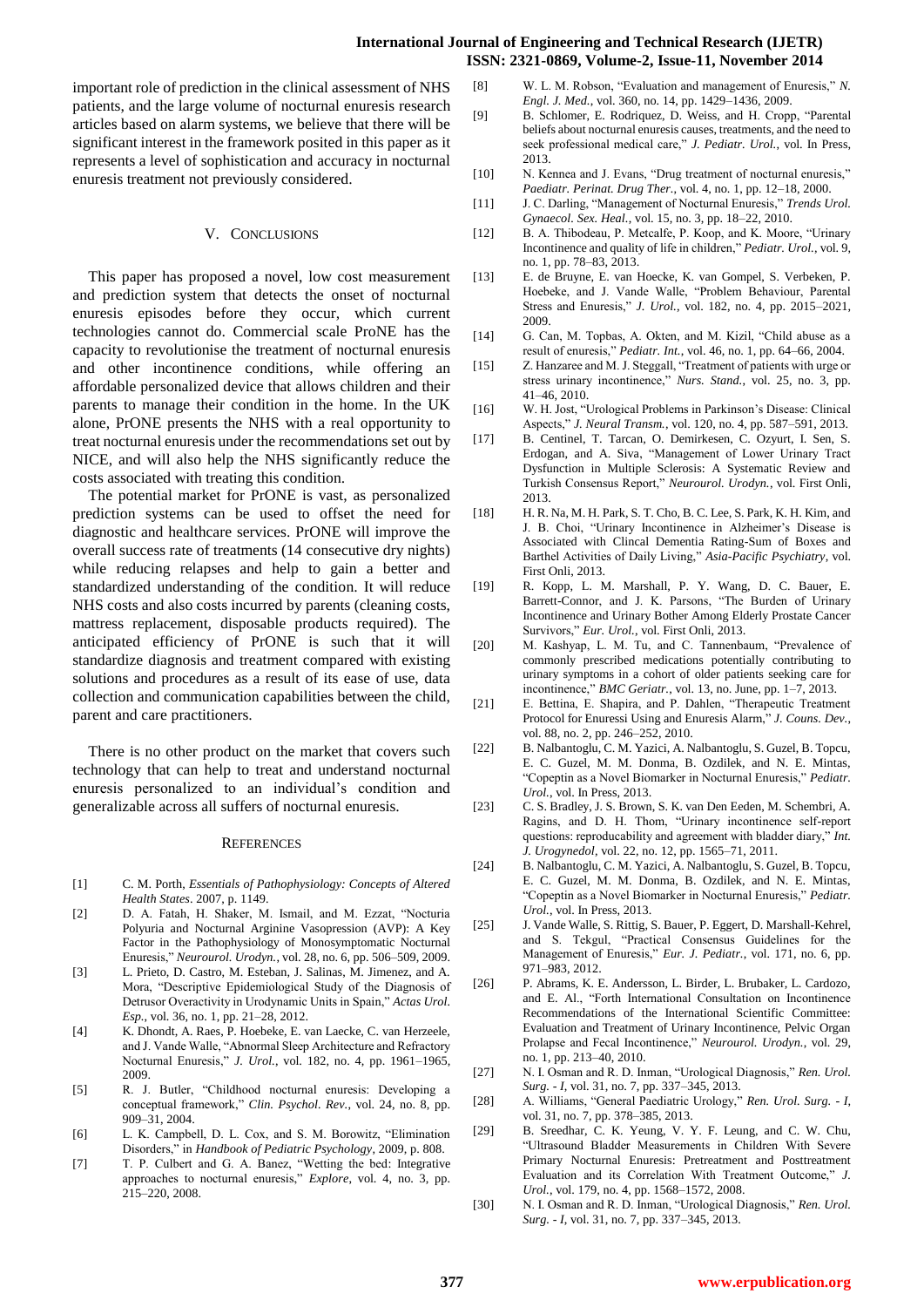- [31] R. K. Kaza, J. F. Platt, and A. J. Megibow, "Dual-Energy CT of the Urinary Tract,‖ *Abdom. Imaging*, vol. 38, no. 1, pp. 167–179, 2012.
- [32] M. P. Hiorns, "Imaging of the Urinary Tract: the role of CT and MRI," Pediatr. Nephrol., vol. 26, no. 1, pp. 59-68, 2011.
- [33] H. B. Lottmann and I. Alova, "Primary Monosymptomatic Nocturnal Enuresis in Children and Adolescents," Int. J. Clin. *Pract.*, vol. 61, no. s155, pp. 8–16, 2007.
- [34] P. C. Friman, "Evidence-based therapies for enuresisand encopresis," in *The handbook of Evidence-based Therapiesfor Children adn Adolescents: Bridging Science and Practice*, 2008, pp. 311–333.
- [35] K. J. Van Hoecke, A. Bael, E. Van Dessel, D. Van Renthergem, K. Bernaerts, V. Vandermaelen, and J. Van Gool, "Do holding exercises or antimuscarinics increase maximum voided volume in monosymptomatic nocturnal enuresis? A randomised controlled trial in children," *J. Urol.*, vol. 178, no. 5, pp. 2132-2136, 2007.
- [36] K. J. Van Hoeck, A. Bael, H. Lax, H. Hirche, K. Bernaerts, V. Vandermaelen, and J. Van Gool, "Improving the cure rate of alarm rate treatment for monosymptomatic nocturnal enuresis by increasing bladder capacity - a randomised controlled trial in children," *J. Urol.*, vol. 179, no. 3, pp. 1122-1127, 2008.
- [37] C. M. Glazener and J. H. Evans, "Alarm Interventions for Nocturnal Enuresis in Children (Cochrane Review).," *Cochrane Libr.*, 2007.
- [38] C. M. A. Glazener, J. H. C. Evans, and R. E. Peto, "Treating Nocturnal Enuresis in Children: Review of evidence," Jouranl Nocturnal Enuresis in Children: Review of evidence,' *Wound, Ostomy, Cont. Nurs.*, vol. 31, no. 4, pp. 223–234, 2004.
- [39] S. Nawaz, P. Griffiths, and D. Tappin, "Parent-administered modified dry-bed training for childhood nocturnal enuresis: evidence for superiority over urine alarm conditioning when delivery factors are controlled.," Behav. Interv., vol. 17, no. 4, pp. 247–260, 2002.
- [40] A. C. Houts, J. S. Berman, and H. Abramson, "Effectiveness of psychological and pharmacological treatments for nocturnal enuresis," *J. Consult. Clin. Psychol.*, vol. 62, no. 4, pp. 737–745, 1994.
- [41] C. M. Glazener and J. H. Evans, "Alarm Interventions for Nocturnal Enuresis in Children (Cochrane Review).," *Cochrane Libr.*, 2007.
- [42] M. W. Mellon and M. L. McGrath, "Empirically supported treatments in in pediatric psychology: nocturnal enuresis," *J. Pediatr. Psychol.*, vol. 25, no. 4, pp. 193–214, 2000.
- [43] W. G. Wagner, "The behavioural treatment of childhood nocturnal enuresis," *J. Couns. Dev.*, vol. 65, no. 5, pp. 262-265, 1987.
- [44] A. C. Houts, "Behavioral treatments for enuresis," in *Evidence-Based Psychotheropies for Children and Adolescents*, 2003, pp. 389–406.
- [45] P. C. Friman, "Evidence-based therapies for enuresisand encopresis," in *The handbook of Evidence-based Therapiesfor Children adn Adolescents: Bridging Science and Practice*, 2008, pp. 311–333.
- [46] C. M. Glazener and J. M. Evans, "Desmopressin for Nocturnal Enuresis,‖ *Cochrane Database Syst. Rev.*, vol. CD002112, 2002.
- [47] A. C. Houts, J. S. Berman, and H. Abramson, "Effectiveness of psychological and pharmacological treatments for nocturnal enuresis,‖ *J. Consult. Clin. Psychol.*, vol. 62, no. 4, pp. 737–745, 1994.
- [48] C. M. A. Glazener, J. H. C. Evans, and R. E. Peto, "Treating Nocturnal Enuresis in Children: Review of evidence," Jouranl *Wound, Ostomy, Cont. Nurs.*, vol. 31, no. 4, pp. 223–234, 2004.
- [49] M. Kajiwara, K. Inoue, M. Kato, A. Usui, M. Kurihara, and T. Usui, "Nocturnal enuresis and overactive bladder in children: An epidemiological study," *Int. J. Urol.*, vol. 13, no. 1, pp. 36-41, 2006.
- [50] R. J. Butler, *Nocturnal Enuresis. The child's experience*. 1994, p. 192.
- [51] H. Nilsson and J. Gulliksson, "An Incontinence Alarm Solution Utilizing RFID-based Sensor Technology.,‖ in *IEEE International Conference on RFID-Technologies and Applications*, 2011, pp. 359–363.
- [52] S. Nikoletti, J. Young, and M. King, "Evaluation of an electronic monitoring device for urinary incontinence in elderly patients in an acute care setting," *J. Wound Ostomy Cont. Nurse*, vol. 31, no. 3, pp. 138–149, 2004.
- [53] P. Yu, D. Hailey, R. Fleming, Z. Zhang, and V. Traynor, ―Evaluating the impact of implementing of a new wireless telemonitoring system for urinary continence managment for older

people living in nursing homes," *Int. Cont. Soc. Conf.*, vol. 31, no. 6, pp. 974–975, 2012.

- [54] H. Niu, S. Yang, C. Liu, Y. Yan, L. Li, F. Ma, X. Wang, and E. Al., ―Design of an Ultrasound Bladder Volume Measurement adn Alarm System,‖ in *5th IEEE International Conference on Bioinformatics and Biomedical Engineering*, 2011, pp. 1–4.
- [55] M. O'Holloran, F. Morgan, M. Glavin, E. Jones, R. C. Conceio, and D. Byrne, "Bladder-State Monitoring using Ultra Wideband Radar,‖ in *7th European Conference on Antennas adn Propagation*, 2013, pp. 624–627.
- [56] B. Molavi, B. Shadgan, A. J. Macnab, and G. A. Dumont, ―Noninvasive Optical Monitoring of Bladder Filling to Capacity Using a Wireless Near Infrared Spectroscopy Device," IEEE *Trans. Biomed. Circuits Syst.*, vol. Online Fir, 2013.
- [57] N. Gupta, *Inside Bluetooth Low Energy*. 2013, p. 210.
- [58] S. Grossberg, "Adaptive Pattern Classification and Universal Recoding: II. Feedback, Expectation, Olfaction, Illusions," Biol. *Cybern.*, vol. 23, no. 4, pp. 187–202, 1976.
- [59] L. Haykin, "Nonlinear adaptive prediction of nonstationary signals,‖ *IEEE Trans. Signal Process.*, vol. 43, no. 2, pp. 526–535, 1995.
- [60] Y. Shin and J. Ghosh, "The pi-sigma network: An efficient higher-order neural network for pattern classification and function approximation," in *IEEE International Conference on Neural Computing*, 1991, pp. 13–18.
- [61] I. Milsom, K. S. Coyne, S. Nicholson, M. Kvasz, C. Chen, and A. J. Wein, "Global Prevalence and Economic Burden of Urgency Urinary Incontinence: A Systematic Review," *Eur. Urol.*, vol. In Press, 2013.



**Dr. Paul Fergus** is a Senior Lecturer at Liverpool John Moores University. He received a BSc (Hons) in Artificial Intelligence from Middlesex University in 1997, a Postgraduate Diploma and an MSc in Computing for Commerce and Industry from the Open University in 1999 and 2001 respectively and a PhD from Liverpool John Moores University (JMU) in 2006. Prior to his PhD Paul worked in industry for several years as a Software Engineer and has been directly involved in the development of several national and international projects for Sharp, Bardon Aggrigates, HM Prison Service, NMC, Liverpool Underground, and Ericsson.



**Dr. Abir** Hussain is a senior lecturer at the School of Computing and Mathematical Sciences at Liverpool John Moores University, UK. She completed her PhD study at The University of Manchester, UK in 2000 with a thesis title Polynomial Neural Networks for Image and Signal Processing. She has published numerous referred research papers in conferences and Journal in the research areas of Neural Networks, Signal Prediction, Telecommunication Fraud Detection and Image Compression. She is a PhD supervisor and an external examiner for research degrees including PhD and MPhill.Contact Details: School of Computing and Mathematical Sciences, Liverpool John Moores University, L3 3AF, UK Tel: +44 151 231 2458